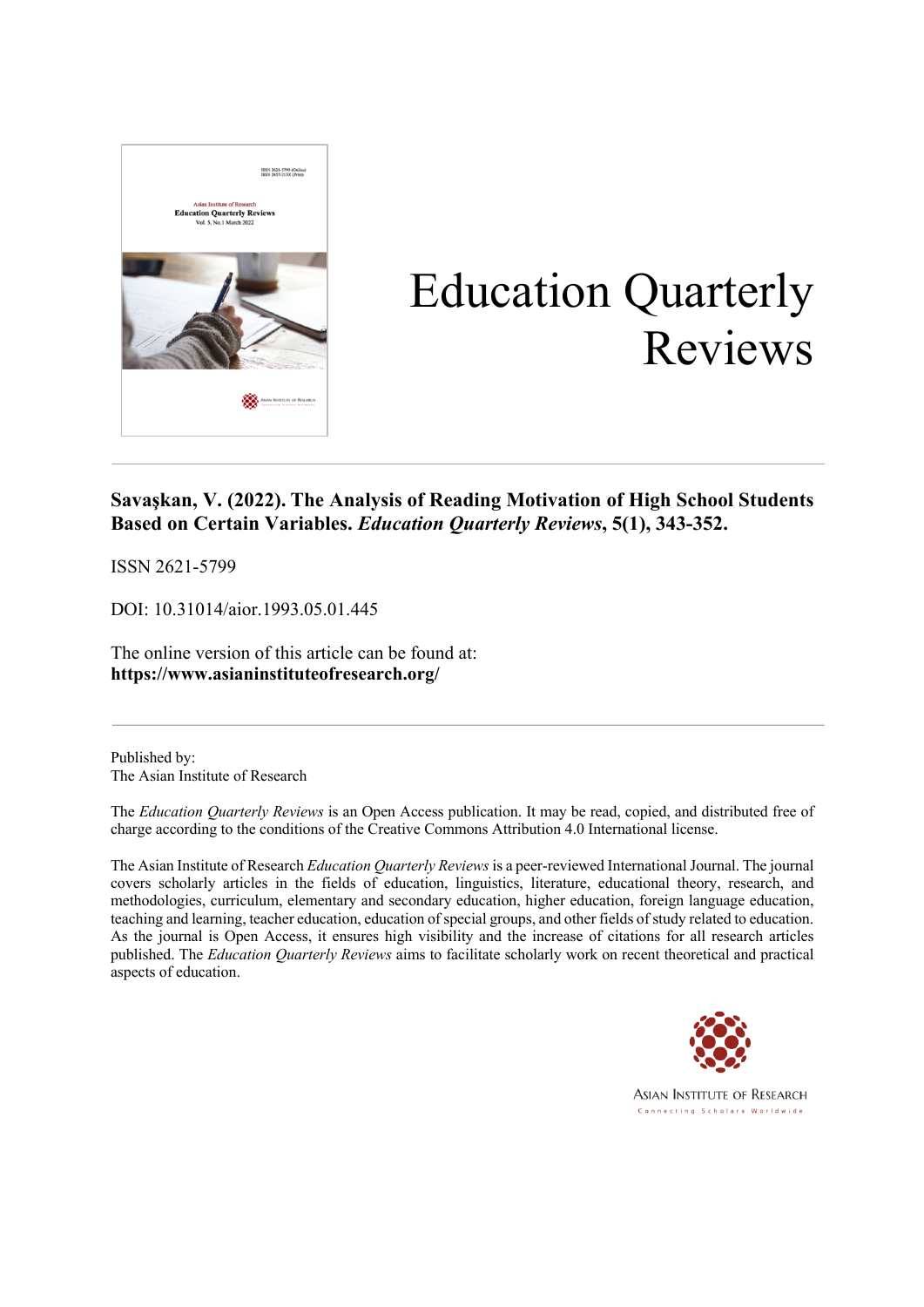

## The Analysis of Reading Motivation of High School Students Based on Certain Variables

Vafa Savaşkan<sup>1</sup>

<sup>1</sup> Artvin Coruh University. Email: vefasavaskan@hotmail.com

#### **Abstract**

Reading habit, the ability to sustain the reading activity, is required for quality reading. Those who tend to read need to be motivated one way or another. Reading motivation is closely associated with the reading goals and trends of the individuals, and the time they devote to reading. The present study aims to determine the reading motivation of high school students based on certain variables. Thus, the reading motivation levels of the high school students, and the differences between their motivation levels based on gender, grade level, school type, socioeconomic level, education level and occupation of the parents, newspaper and magazine subscription, internet access, and the reasons for not reading variables are determined. The study was conducted with 1070 students attending nine high schools in Sinop province in Turkey and screening method during the 2019-2020 academic year. The study findings demonstrated that there were significant differences between reading motivation levels of the high school students based on gender, school type, newspaper and magazine subscription, internet access and the reason for not reading variables, while no significant differences were determined based on the grade level, socioeconomic status, education level, and the occupation of the parents.

**Keywords:** Reading, Reading Education, Reading Motivation

#### **1. Introduction**

Although it varies from person to person, it could not be denied that reading is a necessity. Everyone reads for different reasons. At every stage of life, an individual needs to read something with or without a purpose. In this process, it is important to maintain quality reading. For quality reading, individuals should desire to read. Thus, the reading goals and trends of the individuals, and the time they devote to reading are associated with their motivation.

The most important tool required by the modern individual, who is a member of the information society, is the reading skill to solve the problems in daily life, access knowledge, determine the required knowledge, associate it with prior knowledge, and employ it when necessary (Bozkurt, 2006).

In recent years, the contribution of qualified reading habits in training healthy individuals has been emphasized. Thys, PISA (International Student Assessment Program) project allowed the nations that desire to determine the level of academic achievement of the students on an international platform when compared to other nations (Berberoğlu & Kalender, 2005).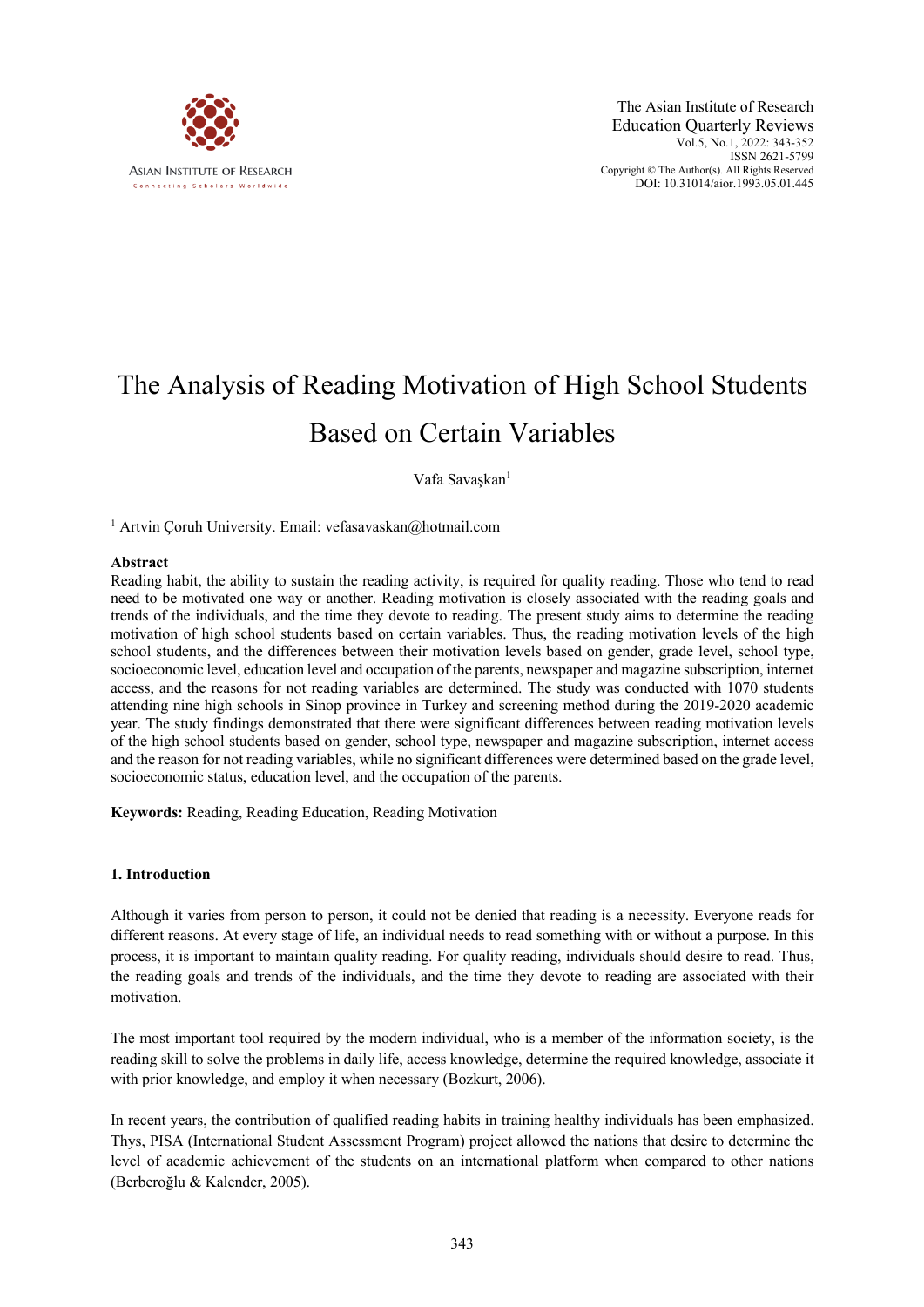One of the motivating factors for the present study was the fact that Turkey did not exhibit significant achievements in reading comprehension skills in PISA and moved back in reading skill rankings over the years. Turkey ranked 39th out of 65 countries in PISA 2009, while it ranked 42nd out of 65 countries in 2012 and 50th out of 72 countries in 2015. In PISA 2015, the rate of students with lower proficiency (level 1 and below) in reading skills increased when compared to PISA 2009 and PISA 2012, while the rate of students with high proficiency (5th level and above) in PISA 2009 and PISA 2015 decreased when compared to 2012. The mean rate of students at the top level was 5.6% in PISA 2015, the same rate was 8.3% across OECD countries, and 0.06% in Turkey (Taş, Arıcı, Ozarkan, & Liberty, 2016).

As is known, the school is the first and most effective environment where students acquire reading skills. Motivation, which is the most important factor behind the acquisition of these skills, is associated with student beliefs, goals and values, and affects activity choices (Eccles & Wigfield, 2002). Thus, the research problems of the present study that aimed to determine the reading motivation levels of the high school students based on various variables was determined as follows:

1. What is the general reading motivation level across high school students?

2. Is there a significant difference between the reading motivations of the students based on gender, grade level, socioeconomic level of the parents, the education level of the mother, the education level of the father, newspaper subscription frequency, internet access, the reasons for not reading?

#### *1.1. The Aim and Significance of the Study*

Reading plays a key role in cultural knowledge. High school students, who are active in social life, should be accultured for better communication skills. Thus, it could be suggested that reading leads to the acquisition of the social values of the self, the environment and the society. Based on the present study findings, the variables that affect the reading motivation of the high school students were determined. It could be suggested that the interpretation of these findings and resulting recommendations could eliminate of the main factors that prevent high school students from reading and improving their reading habits, while contributing to the literature.

#### **2. Method**

The research model, the study group, data collection and analysis are discussed in this section.

#### *2.1. The Research Model*

The present study is a relational screening research. Screening models aim to describe a current or past case in detail. Screening model has a past or present state as it is, the realization of learning and the desired behaviors in the individual. Relational screening model is used to determine the existence of co-variation between two or more variables. In the relational screening model, the variables together whether it has changed; if there is a change, it is tried to determine how it is (Karasar, 2000).

#### *2.2. The Study Sample*

The study sample included 1070 volunteer students attending nine high schools in Sinop province in Turkey in the 2019-2020 academic year. This sample was preferred in the research as being easily accessible.

#### *2.3. Data Collection*

The study data were collected with the form. A form including two section; demographical information and "adult reading motivation scale" was given to the students. Adult Motivation Scale, developed by Schutte and Malouff (2007) and adapted to Turkish language by Yıldız et al. (2013). The scale included 4 factors and 21 items. As a result of the analyses, the scale was finalized with 19 items. For the validity study of the scale, confirmatory factor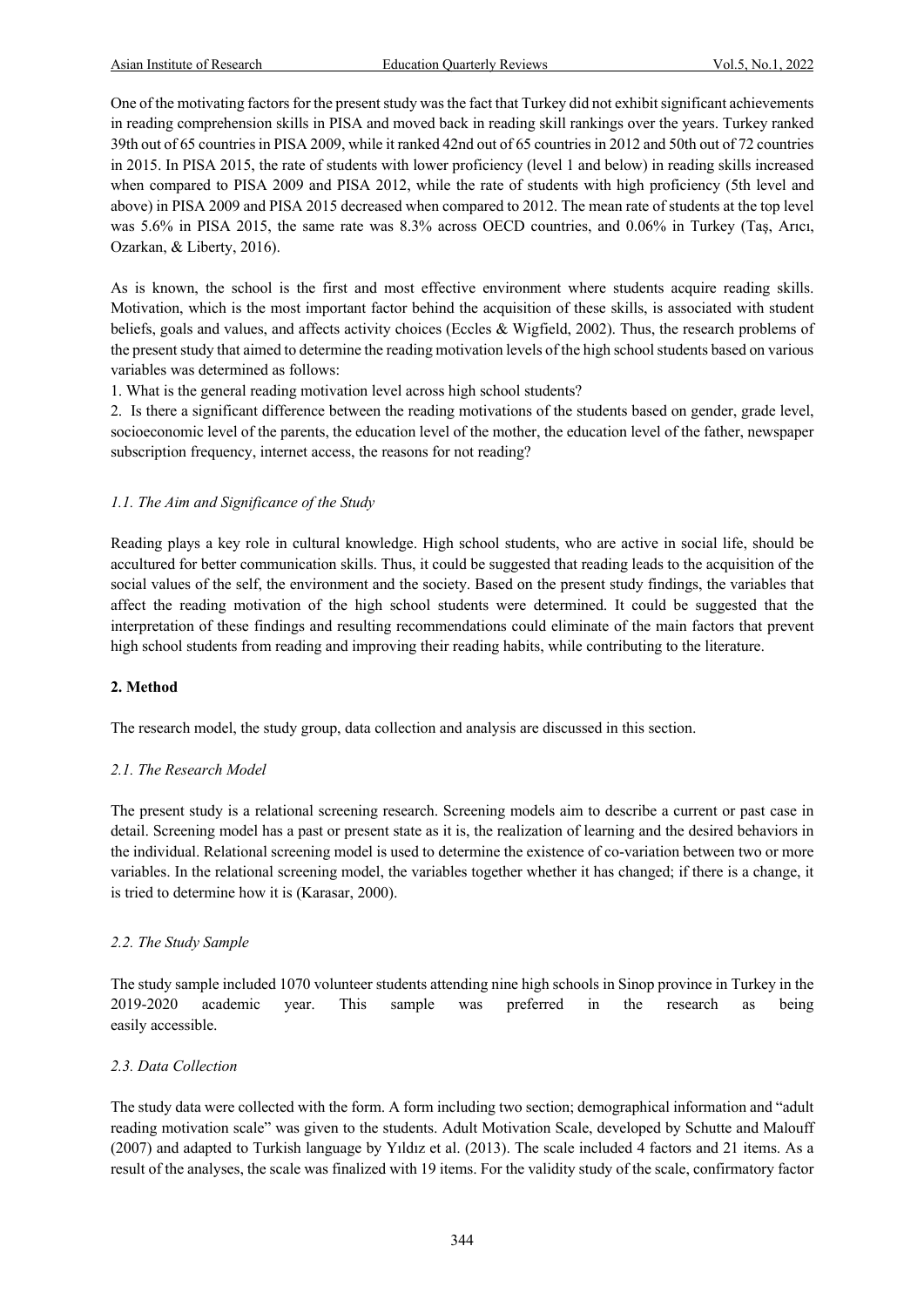analysis was performed. Within the scope of reliability study, test-retest method was used, and Cronbach alpha internal consistency coefficient was calculated. At the end of the study, a valid and reliable scale used for analyzing the reading motivations of adults was obtained.

#### *2.4. Data Analysis*

The study data were analyzed in three stages. In the first stage, missing data were determined, and it was found that the rate of missing data was below 5% for almost all variables. The MCAR Test revealed that the missing data were randomly distributed within the data set  $(p>0.05)$ . In the second stage, the data validity and reliability were determined for the Reading Motivation Scale. The confirmatory factor analysis confirmed the structure reported in the literature. Mc Donald's ω coefficient was calculated for each scale dimension. In the last stage, the hypotheses for each research problem were tested (data size, continuous dependent variable, normality, homogeneity of the variances). In the final stage, independent samples t-test, ANOVA and descriptive statistics were employed.

#### **3. Findings**

In this section, findings associated with the research problems are discussed.

1. What is the general reading motivation level across high school students?

| Table 1: Includes descriptive statistics conducted on the reading motivation scale and four sub-dimension scores |  |
|------------------------------------------------------------------------------------------------------------------|--|
|                                                                                                                  |  |

| <b>Scales</b>                      | <b>Minimum</b> | <b>Maximum</b> | Mean  | SD    | <b>Skewness</b> |      | <b>Kurtosis</b> |      |
|------------------------------------|----------------|----------------|-------|-------|-----------------|------|-----------------|------|
| <b>Reading As Part Of The Self</b> |                | 40             | 26.96 | 6.26  | $-428$          | .075 | .156            | ,149 |
| <b>Reading Self Efficacy</b>       |                | 20             | 12.60 | 3,29  | $-.066$         | .075 | $-.034$         | .149 |
| <b>Reading Recognition</b>         |                | 15             | 9.57  | 3.07  | $-.247$         | .075 | $-.497$         | ,149 |
| <b>Other Realms</b>                |                | 20             | 13.26 | 3.45  | $-377$          | .075 | $-.003$         | ,149 |
| <b>Reading Motivation - Total</b>  | 19             | 95             | 62.39 | 12.84 | $-.403$         | .075 | .521            | .149 |

The review of Table 1 revealed that the maximum possible score in the "reading as a part of the self" dimension was 40, and the minimum possible score was 8, the maximum score for the "reading efficacy" dimension was 20, and the minimum possible score was 4, the maximum possible score for the "reading for recognition" dimension was 15, the minimum possible score was 3, and the maximum possible score for the "reading to do well in other realms" dimension was 20, and the minimum possible score was 4, the maximum possible score in the reading motivation scale total score was 95 and the minimum possible score was 19. The analysis of the mean high school student scores in all dimensions demonstrated that their motivation was generally above the moderate level.

The assumptions were controlled before the parametric tests, which were conducted to determine whether the reading motivation of high school students differ based on variables such as gender, grade level, school type, socioeconomic level, education level and occupation of the parents, the frequency of newspaper and magazine subscription and the reason for not reading. The scores obtained from the reading motivation scale were continuous. Furthermore, the skewness and kurtosis coefficients were -,497 and ,521, respectively. Tabachnick and Fidell (2014) stated that values between -1,5 and +1,5 were acceptable for normal distribution. Normality was tested via the Q-Q graph, which matched the observed value for each score with the expected value in the normal distribution and it was revealed the graph yielded a straight line that referred to normal distribution. Later, the variances of the dependent variables were analyzed with the Levene F test for each sample equality. The variances of the dependent variable were equal for each sample  $(p>0.01)$ .

a) Is there a significant difference between the reading motivations of the students based on gender?

Table 5 presents the results of the independent samples t-test for the reading motivations of high school students based on gender.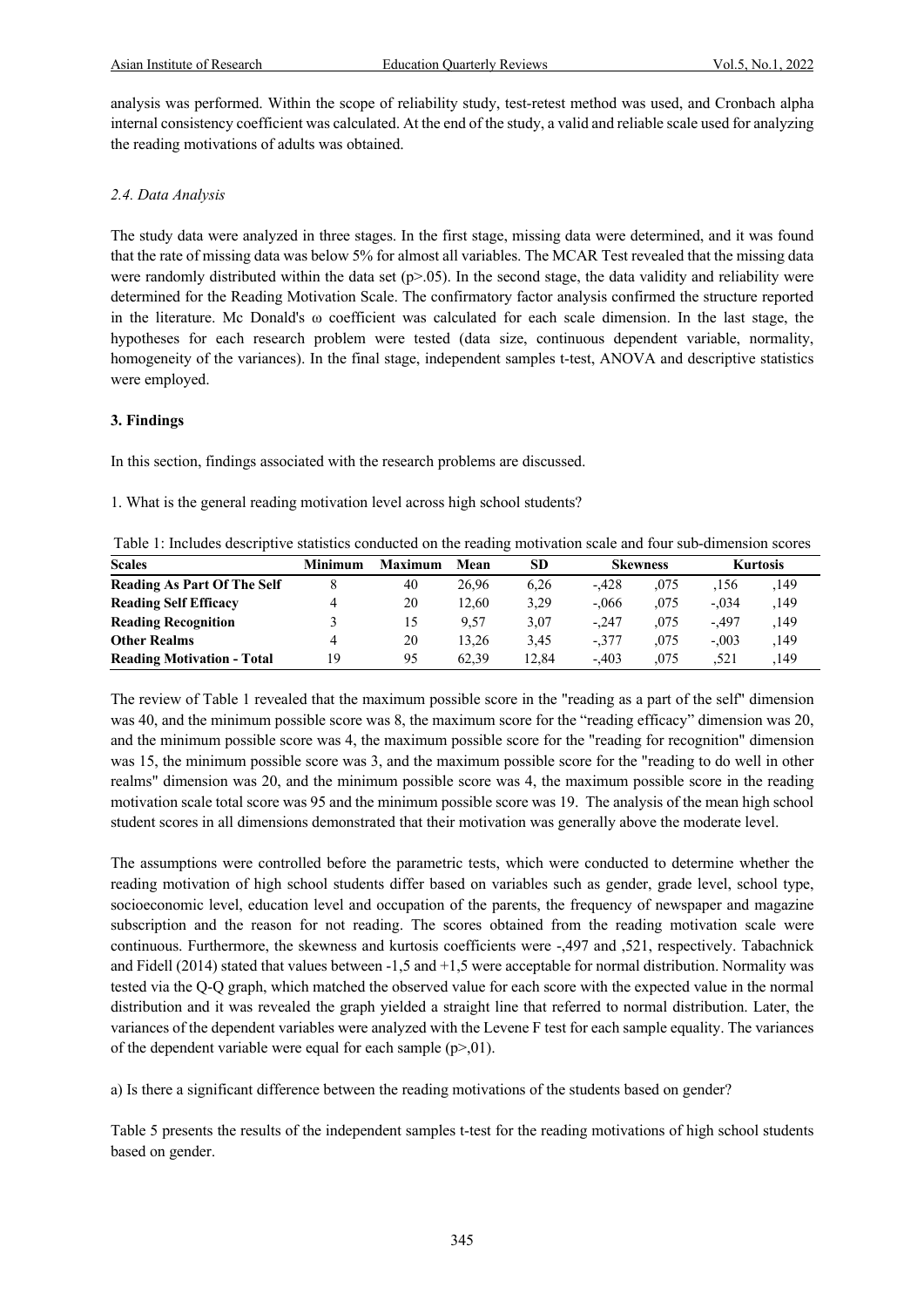Asian Institute of Research Education Quarterly Reviews Vol.5, No.1, 2022

| Table 2: T-test results for the reading motivations of high school students based on gender |  |  |
|---------------------------------------------------------------------------------------------|--|--|
|                                                                                             |  |  |

| Gender     | N   | Mean  | <b>Std. Deviation</b> | ັ<br>sd |          | ັ<br>$\eta$ 2 |  |
|------------|-----|-------|-----------------------|---------|----------|---------------|--|
| Female     | 583 | 65.54 | 12,15                 | 1070    | $9.214*$ | ,074          |  |
| Male       | 489 | 58.57 | 12.57                 |         |          |               |  |
| $* - 0.01$ |     |       |                       |         |          |               |  |

\*p<0.01

Reading motivations of high school students were statistically significantly different based on gender, (t<sub>(1070)</sub>=9,214, p<,01). The reading motivation of female students ( $\bar{X}$ =65,54) was higher than that of male students  $(\overline{X}$ =58,57). Furthermore, the effect size was determined as ,074.

b) Is there a significant difference between the reading motivations of the students based on grade level?

Table 3 presents the ANOVA results for the reading motivations of high school students based on grade level.

|                       |      |       | Std.             | Source of the  | Sum of         | sd   | Mean          | F     |
|-----------------------|------|-------|------------------|----------------|----------------|------|---------------|-------|
| <b>Grades</b>         | N    | Mean  | <b>Deviation</b> | Variance       | <b>Squares</b> |      | <b>Square</b> |       |
| 9 <sup>th</sup> Grade | 340  | 62,41 | 13,17            | Between Groups | 1207.646       | 3    | 402,549       | 2,506 |
| $10th$ Grade          | 271  | 62,73 | 11,68            | Within Groups  | 163519,927     | 1018 | 160,629       |       |
| 11 <sup>th</sup>      | 246  | 64,16 | 11,84            | Total          | 164727,573     | 1021 |               |       |
| Grade                 |      |       |                  |                |                |      |               |       |
| $12^{th}$             | 165  | 60,70 | 14,29            |                |                |      |               |       |
| Grade                 |      |       |                  |                |                |      |               |       |
| <b>Total</b>          | 1022 | 62,64 | 12,70            |                |                |      |               |       |
| * $p > 0,05$          |      |       |                  |                |                |      |               |       |

Table 3: ANOVA results for the reading motivation of high school students based on grade level

Reading motivation of high school students does not significantly differ based on grade level,  $F_{(3, 1018)} = 2,506$ , p>,05.

c) Is there a significant difference between the reading motivations of the students based on school type?

The ANOVA results for the reading motivations of high school students based on school type were presented in.

| <b>School</b> | N    | Mean  | Std.             | Source of  | Sum of         | sd   | Mean          | $\bm{F}$ | $\eta^2$ | Diff. |
|---------------|------|-------|------------------|------------|----------------|------|---------------|----------|----------|-------|
| <b>Type</b>   |      |       | <b>Deviation</b> | Variance   | <b>Squares</b> |      | <b>Square</b> |          |          |       |
| 1.School      | 155  | 61,88 | 12,48            | Bw. Groups | 5118,543       | 8    | 639,818       | 3,967    | 0.029    | 6 > 8 |
|               |      |       |                  |            |                |      |               | *        |          |       |
| 2.School      | 125  | 64,06 | 12,53            | Wt. Groups | 171624,814     | 1064 | 161,302       |          |          | 9 > 8 |
| 3.School      | 93   | 62,48 | 12,24            | Total      | 176743,357     | 1072 |               |          |          |       |
| 4.School      | 97   | 61,90 | 12,19            |            |                |      |               |          |          |       |
| 5.School      | 83   | 58,65 | 14,83            |            |                |      |               |          |          |       |
| 6.School      | 226  | 63,97 | 12,16            |            |                |      |               |          |          |       |
| 7.School      | 107  | 63,33 | 12,06            |            |                |      |               |          |          |       |
| 8.School      | 102  | 57,71 | 12.84            |            |                |      |               |          |          |       |
| 9.School      | 85   | 65,16 | 14,12            |            |                |      |               |          |          |       |
| <b>Total</b>  | 1073 | 62,39 | 12,84            |            |                |      |               |          |          |       |
| $*_{n}$ 0 0 1 |      |       |                  |            |                |      |               |          |          |       |

Table 4. ANOVA results for the reading motivation of high school students based on school type

\*p<0,01

It was found that the reading motivations of high school students significantly differed based on school type,  $F_{(8,1064)=3,967, p\leq 0.01$ . Furthermore, the effect size, eta squared, was ,026 and indicated a moderate effect. Scheffe test revealed that the reading motivations of the students studying at 6. School ( $\bar{X}$ =63,97) and 9. School ( $\bar{X}$ =65,16) were higher than those studying at 8. School ( $\bar{X}$ =57,71).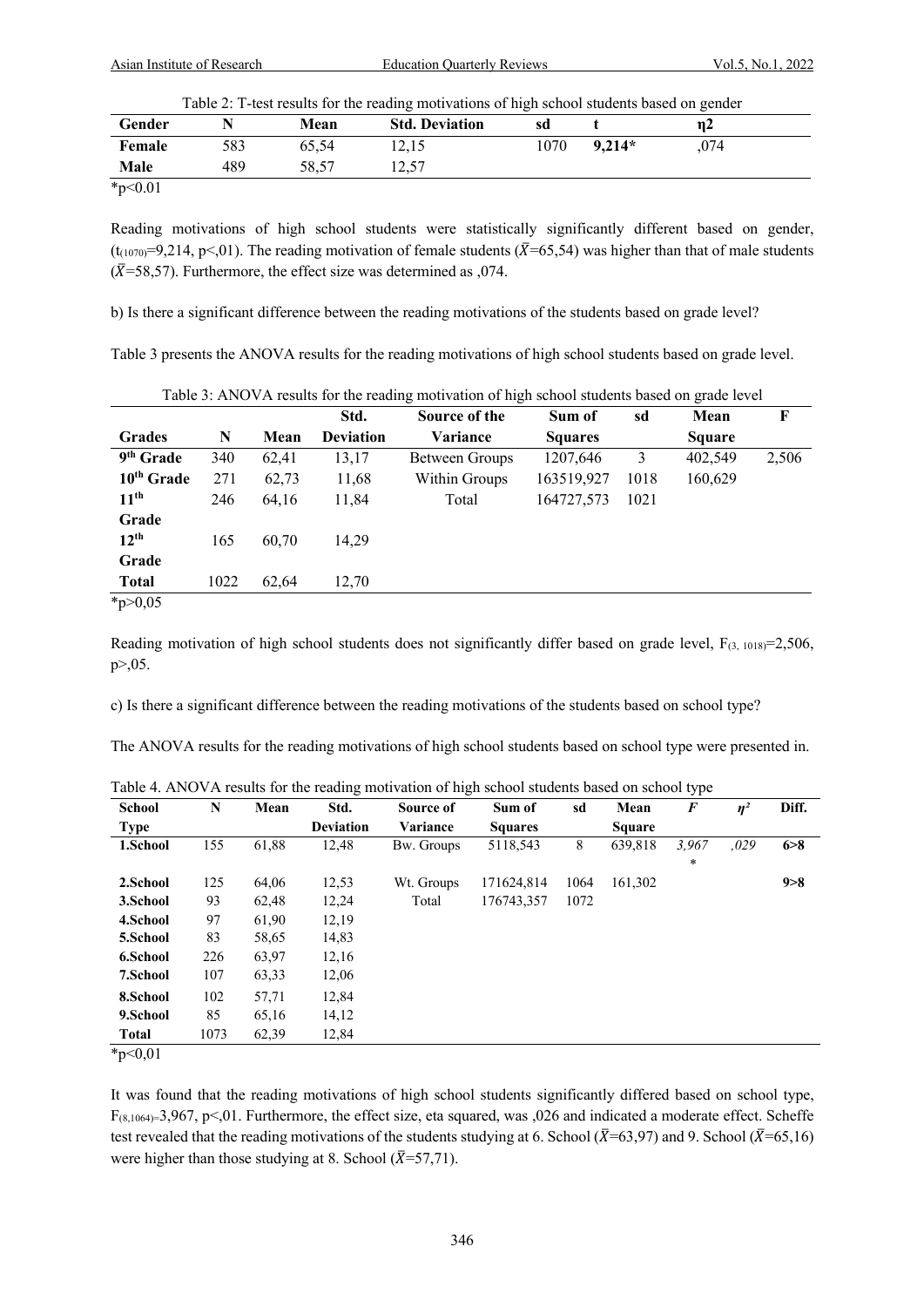d) Is there a significant difference between the reading motivations of the students based on socioeconomic level of the parents?

|              | $\mathbf N$ | Mean  | Std.             | Source of      | Sum of         | sd   | Mean          | F     |
|--------------|-------------|-------|------------------|----------------|----------------|------|---------------|-------|
| Income       |             |       | <b>Deviation</b> | Variance       | <b>Squares</b> |      | <b>Square</b> |       |
| $0 - 1000$   | 78          | 62,32 | 12,44            | Between Groups | 1610,404       | 5    | 322,08        | 1,946 |
|              |             |       |                  |                |                |      |               |       |
| 1001-        | 240         | 61,47 | 12,45            | Within Groups  | 168671,987     | 1019 | 165,52        |       |
| 2000         |             |       |                  |                |                |      | 7             |       |
| $2001 -$     | 241         | 60,91 | 13,85            | Total          | 170282,391     | 1024 |               |       |
| 3000         |             |       |                  |                |                |      |               |       |
| $3001 -$     | 203         | 63,31 | 12,98            |                |                |      |               |       |
| 4000         |             |       |                  |                |                |      |               |       |
| 4001-        | 128         | 63,70 | 11,42            |                |                |      |               |       |
| 5000         |             |       |                  |                |                |      |               |       |
| $5001+$      | 135         | 64,29 | 13,12            |                |                |      |               |       |
| <b>Total</b> | 1025        | 62,42 | 12,90            |                |                |      |               |       |
| * $p > 0,05$ |             |       |                  |                |                |      |               |       |

Table 5: ANOVA results for the reading motivations of the students based on socioeconomic level of the parents

Reading motivation of high school students do not significantly differ based on income status,  $F_{(5, 1024)} = 1,946$ , p>,05.

e) Is there a significant difference between the reading motivations of the students based on the education level of the father?

ANOVA results for the reading motivations of high school students based on the education level of the father were presented in Table 9.

Table 6: ANOVA results for the reading motivations of high school students based on the education level of the

|                         | father |       |                  |                |                |      |               |       |  |  |  |  |
|-------------------------|--------|-------|------------------|----------------|----------------|------|---------------|-------|--|--|--|--|
|                         | N      | Mean  | Std.             | Source of      | Sum of         | sd   | Mean          | F     |  |  |  |  |
| <b>Education Level</b>  |        |       | <b>Deviation</b> | Variance       | <b>Squares</b> |      | <b>Square</b> |       |  |  |  |  |
| <b>Primary School</b>   | 316    | 61,66 | 13,64            | <b>Between</b> | 880,682        | 3    | 293,561       | 1,775 |  |  |  |  |
|                         |        |       |                  | Groups         |                |      |               |       |  |  |  |  |
| <b>Secondary School</b> | 228    | 61,55 | 12,93            | Within Groups  | 172795,41      | 104  | 165,354       |       |  |  |  |  |
|                         |        |       |                  |                | $\overline{c}$ | 5    |               |       |  |  |  |  |
| <b>High School</b>      | 256    | 62,73 | 11,60            | Total          | 173676,09      | 1048 |               |       |  |  |  |  |
|                         |        |       |                  |                | 5              |      |               |       |  |  |  |  |
| <b>University</b>       | 249    | 63,84 | 13,00            |                |                |      |               |       |  |  |  |  |
| <b>Total</b>            | 1049   | 62,41 | 12,87            |                |                |      |               |       |  |  |  |  |

No statistically significant difference was observed in the reading motivations of high school students based on the education level of the father,  $F_{(3, 1048)} = 1,775$ , p>,05.

f) Is there a significant difference between the reading motivations of the students based on the education level of the mother?

Table 7 presents the ANOVA results for the reading motivations of the students based on the education level of the mother.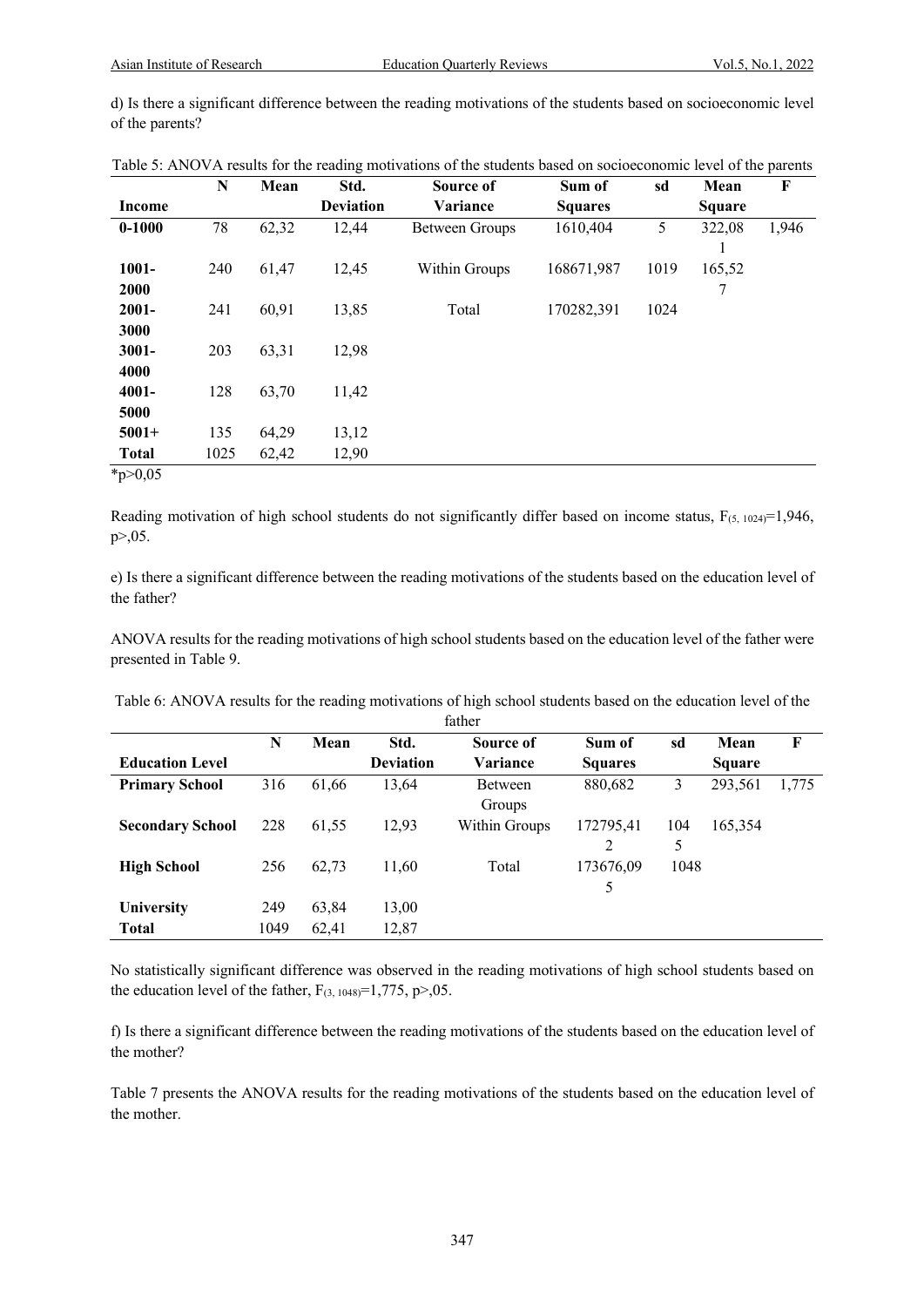|                                   |                |       |                  | mother         |                |      |               |           |
|-----------------------------------|----------------|-------|------------------|----------------|----------------|------|---------------|-----------|
|                                   | N              | Mean  | Std.             | Source of      | Sum of         | sd   | Mean          | F         |
| <b>Education Level</b>            |                |       | <b>Deviation</b> | Variance       | <b>Squares</b> |      | <b>Square</b> |           |
| <b>Primary School</b>             | 400            | 61,41 | 13,59            | Between Groups | 822,448        | 3    | 274,149       | 1,65<br>3 |
| <b>Secondary</b><br><b>School</b> | 250            | 63,24 | 11,70            | Within Groups  | 171529,02<br>5 | 1034 | 165,889       |           |
| <b>High School</b>                | 249            | 62.48 | 13,58            | Total          | 172351,47<br>2 | 1037 |               |           |
| University                        | 139            | 63,75 | 11,42            |                |                |      |               |           |
| <b>Total</b>                      | 103<br>$\,8\,$ | 62,42 | 12,89            |                |                |      |               |           |
| * $p > 0,05$                      |                |       |                  |                |                |      |               |           |

| Table 7: ANOVA results for the reading motivations of high school students based on the education level of the |  |  |  |
|----------------------------------------------------------------------------------------------------------------|--|--|--|
|----------------------------------------------------------------------------------------------------------------|--|--|--|

There was no statistically significant difference between the reading motivations of high school students based on the education level of the mother,  $F_{(3, 1034)} = 1,653, p > 0.05$ .

i) Is there a significant difference between the reading motivations of the students based on newspaper subscription frequency?

The ANOVA results for the reading motivations of high school students based on newspaper subscription frequency were presented in Table 8.

| Table 8: ANOVA results for the reading motivations of high school students based on newspaper subscription |  |
|------------------------------------------------------------------------------------------------------------|--|
| frequency                                                                                                  |  |

|                             |      |       |                  | $11.00$ where $7.00$ |                |      |               |          |          |       |
|-----------------------------|------|-------|------------------|----------------------|----------------|------|---------------|----------|----------|-------|
|                             | N    | Mean  | Std.             | <b>Source</b>        | Sum of         | sd   | Mean          | F        | $\eta^2$ | Diff. |
| <b>Subscription</b>         |      |       | <b>Deviation</b> | of                   | <b>Squares</b> |      | <b>Square</b> |          |          |       |
| <b>Frequency</b>            |      |       |                  | Variance             |                |      |               |          |          |       |
| No                          | 391  | 60.10 | 13,17            | Bt.                  | 3687.153       | 3    | 1229,051      | $7,555*$ | ,021     | 4 > 1 |
| subscription $(1)$          |      |       |                  | Groups               |                |      |               |          |          | 2>1   |
| <b>Occasional</b>           | 529  | 63,49 | 12,33            | Wt.                  | 171793,977     | 1056 | 162,684       |          |          |       |
| subscription $(2)$          |      |       |                  | Groups               |                |      |               |          |          |       |
| Frequent                    | 101  | 63,50 | 13,13            | Total                | 175481,130     | 1059 |               |          |          |       |
| subscription $(3)$          |      |       |                  |                      |                |      |               |          |          |       |
| <b>Daily</b>                | 39   | 67,14 | 13,24            |                      |                |      |               |          |          |       |
| subscription <sup>(4)</sup> |      |       |                  |                      |                |      |               |          |          |       |
| <b>Total</b>                | 1060 | 62,38 | 12,87            |                      |                |      |               |          |          |       |
| $\star$ $\sim$ 0.5          |      |       |                  |                      |                |      |               |          |          |       |

 $*_{p<,05}$ 

The findings indicated that there was a statistically significant difference in the reading motivation of high school students based on newspaper subscription frequency, F(3, 1056)=7,555, p<,05. The effect size, eta squared, was found as 0,02, which indicated a low effect. Scheffe test results revealed that the high school students, who stated that their newspaper subscription was occasional ( $\bar{X}$ =63,49) and daily ( $\bar{X}$ =67,14) had a statistically significantly higher reading motivation when compared to those with no subscription ( $\bar{X}$ =60,10).

j) Is there a significant difference between the reading motivations of the students based on magazine subscription frequency?

Table 9 presents the ANOVA results for the reading motivation scores of the students based on magazine subscription frequency.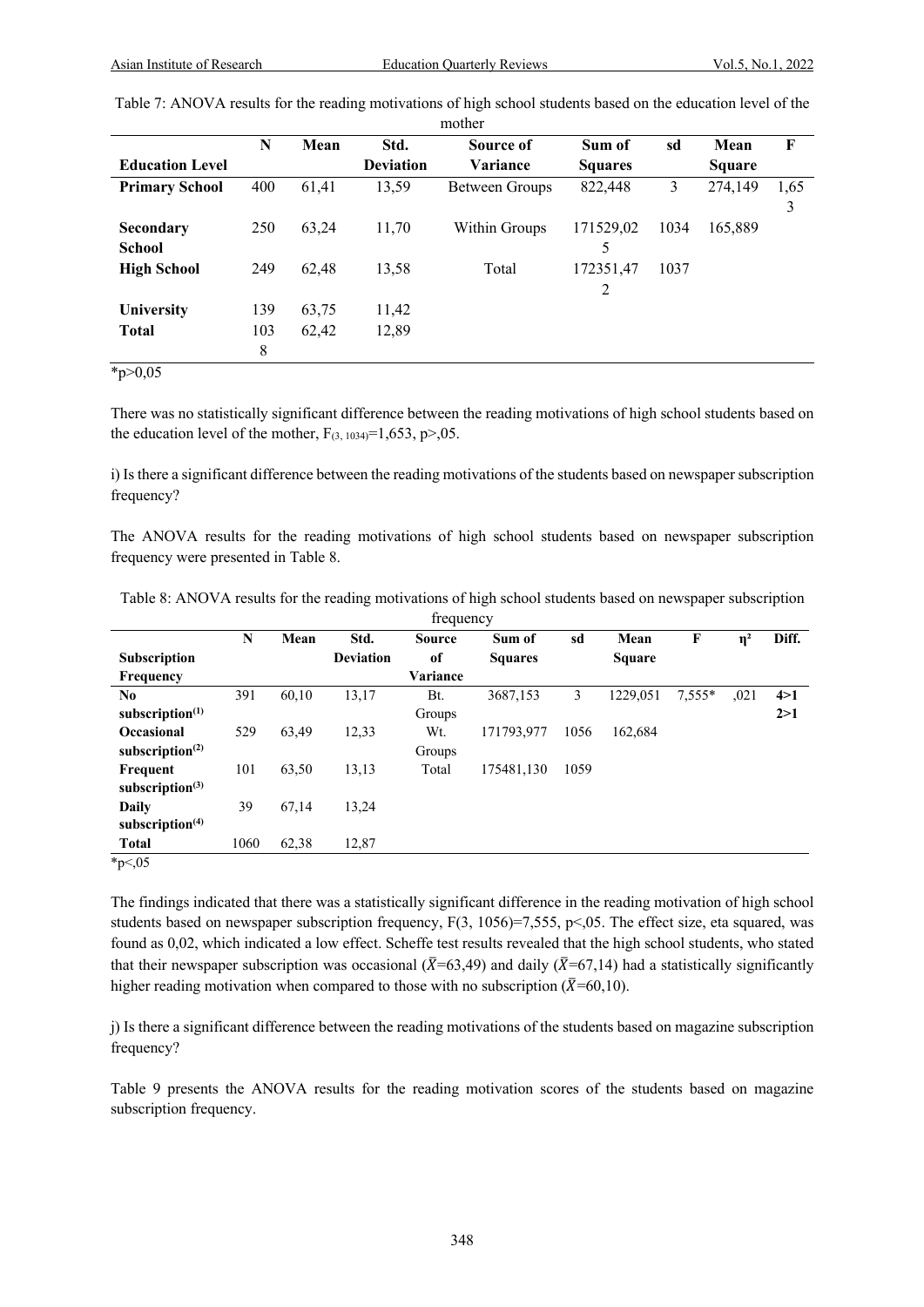| Table 9: Kruskal Wallis H results for the reading motivations of high school students based on magazine |  |
|---------------------------------------------------------------------------------------------------------|--|
| subscription frequency                                                                                  |  |

| SUUSVITJUJUIT ILVUUVIIV Y     |      |       |           |    |       |       |  |  |  |
|-------------------------------|------|-------|-----------|----|-------|-------|--|--|--|
| <b>Subscription Frequency</b> | N    | SО    | Н         | df | $E^2$ | Diff. |  |  |  |
| No subscription $(1)$         | 531  | 60,00 | $41.179*$ |    | ,037  | 2>1   |  |  |  |
| Occasional                    | 444  | 64,42 |           |    |       | 3>1   |  |  |  |
| subscription $(2)$            |      |       |           |    |       |       |  |  |  |
| Frequent subscription $(3)$   | 60   | 66,99 |           |    |       |       |  |  |  |
| Daily subscription $(4)$      | 24   | 66,37 |           |    |       |       |  |  |  |
| <b>Total</b>                  | 1059 | 62,39 |           |    |       |       |  |  |  |
| $\sim$ $\sim$ $\sim$          |      |       |           |    |       |       |  |  |  |

 $*_{p<,05}$ 

A statistically significant difference was observed in the reading motivation of high school students based on magazine subscription frequency,  $H_{(3)} = 41,179, p<0.05$ . The effect size, epsilon squared, indicated a mid-level effect with a value of ,037. Bonferroni test results revealed that the high school students who reported magazine subscription as occasional (SO=64,43) and frequent (SO=66,99) had a statistically significantly higher reading motivation compared to those reported no subscription (SO=60,00).

k) Is there a significant difference between the reading motivations of the students based on internet access?

Table 9 presents the t-test results for the reading motivations of high school students based on internet access.

| <b>Internet</b> |     | Mean  | <b>Std. Deviation</b> | sd   |          | $\mathbf{n}^2$ |
|-----------------|-----|-------|-----------------------|------|----------|----------------|
| <b>Access</b>   |     |       |                       |      |          |                |
| Yes             | 939 | 62.68 | 12,93                 | 1058 | $2.185*$ | .04            |
| N0              | 121 | 59.97 | 12.21                 |      |          |                |

\*p<,05

Reading motivations of high school students were statistically significantly different based on internet access,  $t_{(1058)=2,185, p\leq 0.05$ . The findings indicated that the high school students with internet access had a higher reading motivation ( $\bar{X}$ =62,68) when compared to those without internet access ( $\bar{X}$ =59,97). Furthermore, the effect size, eta squared, was found as 0,02, which indicated a low effect.

l) Is there a significant difference between the reading motivations of the students based on the reasons for not reading?

ANOVA results for the reading motivations of the students based on the reasons for not reading were presented in Table 10.

|  |  |  |  | Table 10: ANOVA results for the reading motivations of the students based on the reasons for not reading |  |
|--|--|--|--|----------------------------------------------------------------------------------------------------------|--|
|  |  |  |  |                                                                                                          |  |
|  |  |  |  |                                                                                                          |  |
|  |  |  |  |                                                                                                          |  |

|                                 |     |       | ັ                     |            |                |     |          |         | ັ        |       |
|---------------------------------|-----|-------|-----------------------|------------|----------------|-----|----------|---------|----------|-------|
| <b>Reasons For Not</b>          | N   | Mean  | <b>Std. Deviation</b> | Source of  | Sum of         | sd  | Mean     | F       | $\eta^2$ | Diff. |
| Reading                         |     |       |                       | Variance   | <b>Squares</b> |     | Square   |         |          |       |
| Time                            | 248 | 66.00 | 12,36                 | 9287,392   | 9287,392       |     | 1857.478 | 12,036* | ,057     | 1 > 2 |
| Constraints <sup>(1)</sup>      |     |       |                       |            |                |     |          |         |          | 1 > 3 |
| Indolence $(2)$                 | 248 | 60.23 | 11,39                 | 152939,553 | 152939,553     | 991 | 154,329  |         |          | 1 > 5 |
| Dislike <sup>(3)</sup>          | 163 | 58,72 | 14,60                 | 162226.945 | 162226,945     | 996 |          |         |          | 6 > 2 |
| Other Priorities <sup>(4)</sup> | 100 | 62,50 | 11,93                 |            |                |     |          |         |          | 6 > 3 |
| Lack Of Habit <sup>(5)</sup>    | 164 | 60.03 | 10,34                 |            |                |     |          |         |          | 6 > 5 |
| Other Reasons <sup>(6)</sup>    | 74  | 67.41 | 15,29                 |            |                |     |          |         |          |       |
| Total                           | 997 | 62,15 | 12,76                 |            |                |     |          |         |          |       |

 $*_{p<,05}$ 

A statistically significant difference was found between the reading motivation of high school students based on the reasons for not reading,  $F_{(5, 991)}=12,036$ , p<,05. The effect size, eta squared, was determined as ,057, which is an indicator of mid-sized effect. Scheffe test results revealed that the high school students who reported time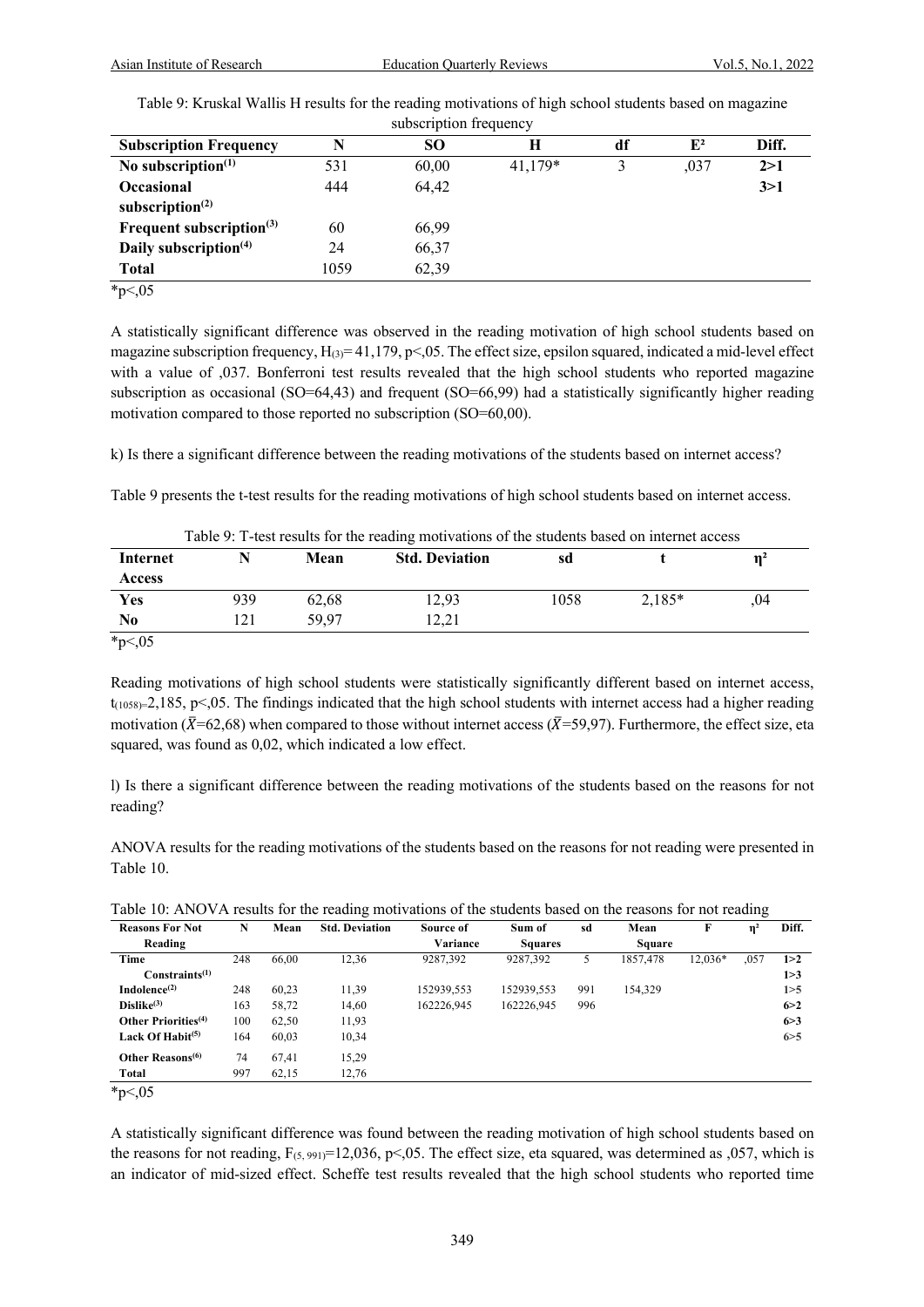constraint ( $\overline{X}$ =66,00) as the reason for not reading were statistically significantly higher when compared to the students who reported the reason for not reading as indolence ( $\bar{X}$ =60,23), dislike ( $\bar{X}$ =58,72) and lack of habit ( $\bar{X}$ =60,03). Scheffe test also revealed that the students who reported other reasons for not reading ( $\bar{X}$ =67,41) had a statistically significantly higher reading motivation when compared to those who reported indolence ( $\bar{X}$ =60,23), dislike ( $(\bar{X} = 58, 72)$ , lack of habit ( $(\bar{X} = 60, 23)$ ).

#### **4. Concluding Remarks: Discussion and Suggestions**

The present study indicated that, variables such as gender, newspapers and magazine subscription frequency, internet access and the reasons for not reading were effective factors on the reading motivation of high school students. Whereas the findings also revealed that school type, socioeconomic level, education level and the occupation of the parents were not effective on the reading motivation of high school students. The mean scores for general reading motivations of high school students yielded an above medium level of reading motivation.

The present study established that there was a statistically significant difference in reading motivation of high school students based on gender. The reading motivation of female students was higher than the reading motivation of male students. Similarly, Wigfield and Guthrie's (1997) study, conducted on 105 5th grade students with the use of diaries and reading motivation scale, also found that female students had a higher reading motivation when compared to male students. Progress in International Reading Literacy Study (PIRLS, 2016) indicated that 4<sup>th</sup> grade female students received higher reading scores than the male students in 48 of 50 countries (Mullis, Martin, Foy and Hooper, 2017). Such gender-based differences were also observed in PISA 2015 and female students performed better in reading skills (OECD, 2016; Taş, Arıcı, Ozarkan and Özgürlük, 2016). Results on reading motivation also presented similarities with reading skills. It was established that female students were more motivated in reading and enjoyed it more when compared to male students (Wigfield and Guthrie, 1997; Eccles, Wigfield and Schiefele, 1998; Baker and Wigfield, 1999; Marinak and Gambrell, 2010; Clark, 2016). In a study conducted by Yıldız (2013), reading motivations of 3<sup>rd</sup>, 4<sup>th</sup> and 5<sup>th</sup> grade primary school students were investigated. The findings indicated that extrinsic motivation was more effective for female students' inclination to reading compared to male students and as the grade level increased the intrinsic and extrinsic motivation for reading decreased. The finding of the present study that female students had a higher reading motivation compared to male students was consistent with these findings in literature. There exists also supporting evidence in literature on the relationship between reading motivation and reading success (Wang and Guthrie, 2004; Morgan and Fuchs, 2007). It was found that the reading motivations of high school students significantly differed based on school type. The findings of the present study revealed that there was a statistically significant difference in the reading motivation of high school students based on newspaper subscription frequency. It was also determined that, there was a statistically significant difference in the reading motivation of high school students based on magazine subscription frequency. Internet access was also found to be a statistically significant factor that positively affects the reading motivation of high school students. In the present study, which focused on the reading motivations of high school students, it was determined that the most statistically significant different reason for not reading was "time constraint." Students with a subscription to any magazine or newspaper had higher reading motivation and this finding supported the assumption that constant reading of magazines and newspapers positively affected reading motivation.

There is plethora of research on reading motivation in literature. In his research, Yıldız (2010) investigated the reading motivations of the 3rd, 4th and 5th grade elementary school students. According to the research results, external motivation was more efficient in female students' tendency towards reading compared to the male students; and as the level of grade increased, internal and external motivation towards reading decreased. Construct validity of the Reading Motivation Profile scale including 20 items and adapted into Turkish by Yıldız (2010) was tested using confirmatory factor analysis. At the end of the adaptation, a scale form of 18 items indicating the value towards reading in 9 items and indicating the readers' sense of self factors in 9 items was obtained. This scale was used to investigate to what extent students valued reading and to what extent they considered themselves adequate as a reader. İleri and Öztürk (2013) developed a reading motivation scale for determining the reading motivations of elementary school students towards texts. Data of the study were collected from 259 fifth grade students. In this study, a 60-item pool was created from several studies (Wigfield and Guthrie, 1995; Chapman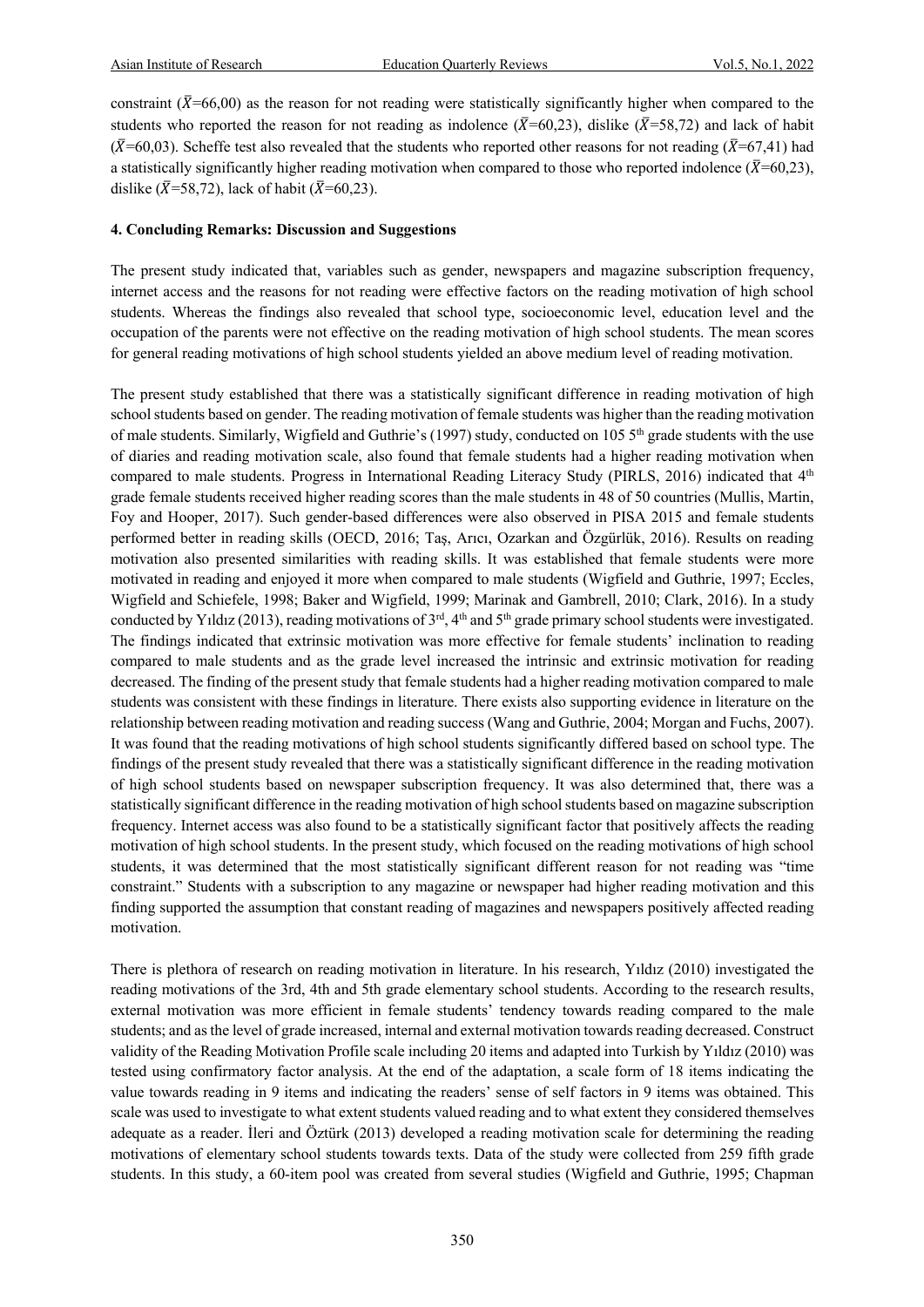and Tummer, 1995; Gambrell et al., 1996) in the literature. The scale items decreased to 30; and after asking the opinions of experts there were 27 items. In terms of the validity of the scale, the opinion of the expert was asked; and exploratory factor analysis was performed for the construct validity. In terms of the reliability, internal consistency coefficient was calculated. Appropriate values were obtained at the end of the analysis. In conclusion, a valid and reliable scale including 4 factors (perceiving the difficulty of reading, reading competence, effort for reading, and social aspect of reading) and 22 items was obtained. Durmuş (2014) readapted the reading motivation scale previously adapted into Turkish by Yıldız (2010) in a different group. Data of this research were collected from totally 357 students in 5, 6, 7, and 8th grades. In the study, 29 out of 54 items in the scale were used. Exploratory factor analysis method was used for revealing the construct validity of the scale, and Cronbach alpha internal consistency coefficient was used for the reliability. At the end of the study, appropriate results were obtained, and a valid and reliable scale including 4 factors (importance and attention, competition, social environment, and type and quality of the book) and 29 items was created. There were 2 factors (love of reading and reason for reading) and 14 items in the reading motivation scale that Katrancı (2015) developed with the participation of 1224 students in the 4th grade of elementary, and the 5 and 6th grades of secondary education. Katrancı used exploratory and confirmatory factor analyses to calculate the construct validity of the scale, and calculated Cronbach alpha internal consistency coefficient for the reliability of the scale. At the end of the study, a valid and reliable scale used for investigating the reading motivations of the students was obtained. Savaşkan and Özdemir (2017) conducted a study with first-year students from different departments of the faculty of education, and reported that gender, profession of father, economic status, frequency of buying newspapers, frequency of buying magazines, frequency of reading in electronic environment, and the reasons for unwillingness to read were efficient upon reading motivations of students whereas the variables such as department, educational level of father, educational level of mother, and profession of mother were not efficient.

Baker and Wigfield (1999) argued that socioeconomic level did not significantly affect reading motivation. In such respect, the present study is consistent with Baker and Wigfield's (1999) study. However, Clark (2016) determined that children of families with a lower socioeconomic profile realized reading activities less compared to other children.

The findings of the present study suggested that grade level of the high school students did not cause a significant difference in their reading motivation. This finding was different from the findings of Eccles, Wigfield and Schiefele (1998).

There were no studies in literature that focused on the other variables of the present study, which were taken into consideration to determine their relationship with reading motivation. Thus, the present study is expected to contribute the literature.

Recently, several practices were implemented in Turkey to develop reading skills and reading habits (Turkey Reads, 100 Essential Works, Reading Hours, etc.). Given the findings of the present study, which established that reading motivation of high school students that affected reading habits was not considerably high, it is possible that these projects might not meet the expected gains in reading skills. It is as well essential to conduct research on the reasons that the individuals at high school age does not have enough reading motivation, despite such practices.

Based on the findings of the present study, it is possible to state the following suggestions for practitioners and researchers:

It is essential to review the methods/techniques and approaches used in schools, which are intended to deliver reading habits to students, and effective methods that attract students and enhance their reading motivation should be adopted.

The findings of the present research revealed that students who frequently bought newspapers or magazines or had subscriptions had a higher reading motivation. Hence, it is essential to improve the reading materials in school